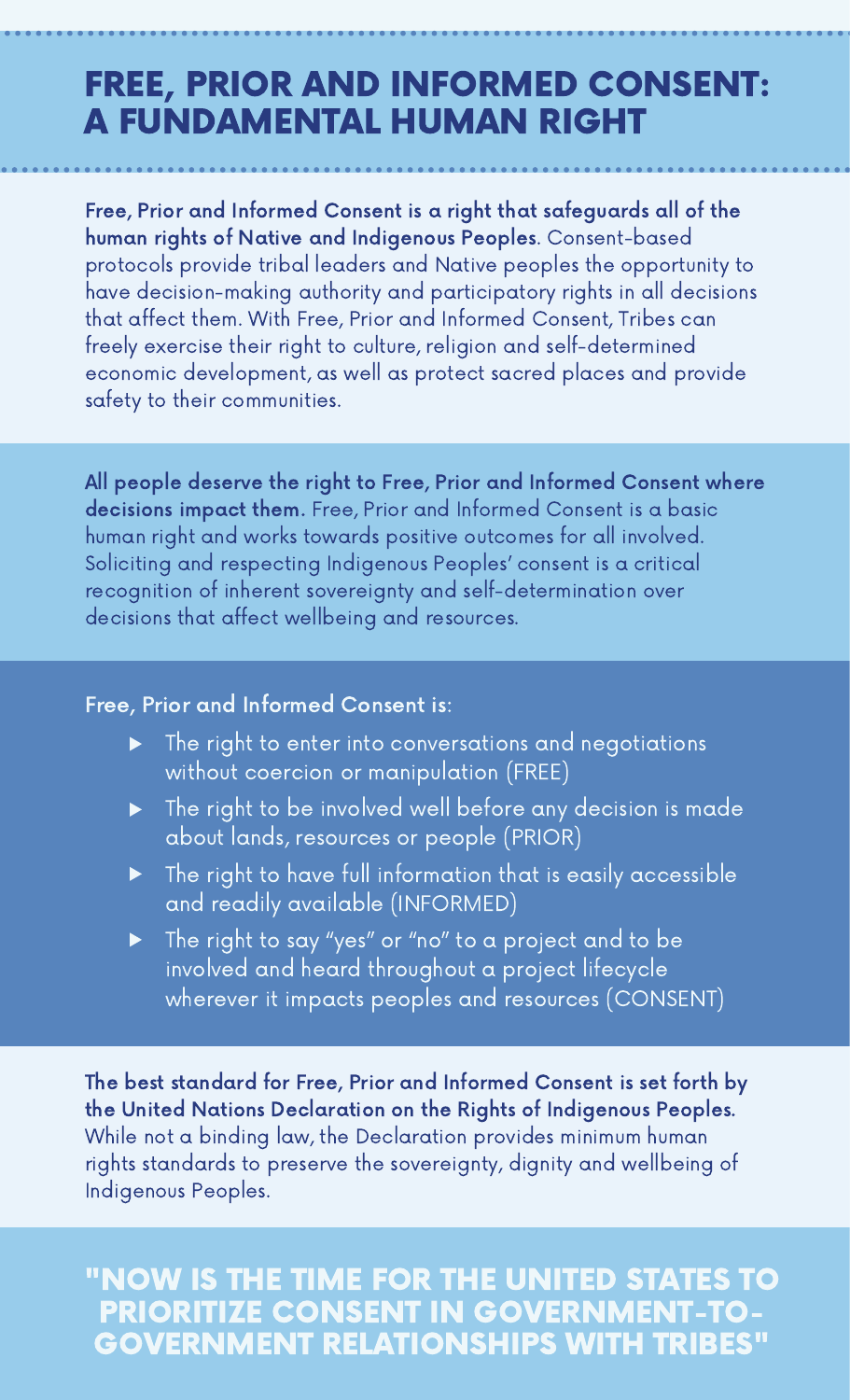## THE DIFFERENCE BETWEEN CONSENT AND CONSULTATION

Treaty making between Tribes and the United States initially modeled a framework of consent between governments, but over decades consent stopped being the benchmark for engagement. In 2010, the United States endorsed the United Nations Declaration on the Rights of Indigenous Peoples and upheld Executive Order 13175, which required consultation and coordination with tribal officials. While an important step to support a better government-to-government relationship, consultation alone does not guarantee participatory and decisionmaking rights. Consultation is a process to reach consensus, whereas consent encompasses a Tribe's right to have their perspectives meaningfully integrated into planning.

The United States' consultation-only approach contributes to continuing and escalating human rights violations to Tribes and Native peoples. Despite treaty obligations to Tribes and commitments to consultation written into federal guidelines, the United States' policies still do not adequately take into account tribal and Native knowledge, expertise and perspectives. The consultation framework falls far short of providing opportunities for meaningful dialogue and decision-making. This has led to multiple instances where Native peoples are at risk of harm or of irreparable damage to sacred places, including Bears Ears, Chaco Canyon, the Black Hills, Standing Rock, White Earth, Menominee River, the Coastal Plain of the Arctic Refuge and many more.

Now is the time for the United States to prioritize consent in government-to-government relationships with Tribes. Too many sacred places are being turned into commodities for economic gain by outside entities, rather than respected for their value as culturally significant and life-sustaining to Native peoples. As the United States' prioritizes consultation, Free, Prior and Informed Consent is a critical next step. For example, Native-led co-management of Bears Ears and the Biden Administration's Memorandum on Tribal Consultation prioritizes meaningful participation and shows movement towards consent as a standard for government-to-government engagement.

"CONSULTATION IS A PROCESS TO REACH CONSENSUS, WHEREAS CONSENT ENCOMPASSES A TRIBE'S RIGHT TO HAVE THEIR PERSPECTIVES MEANINGFULLY INTEGRATED INTO PLANNING."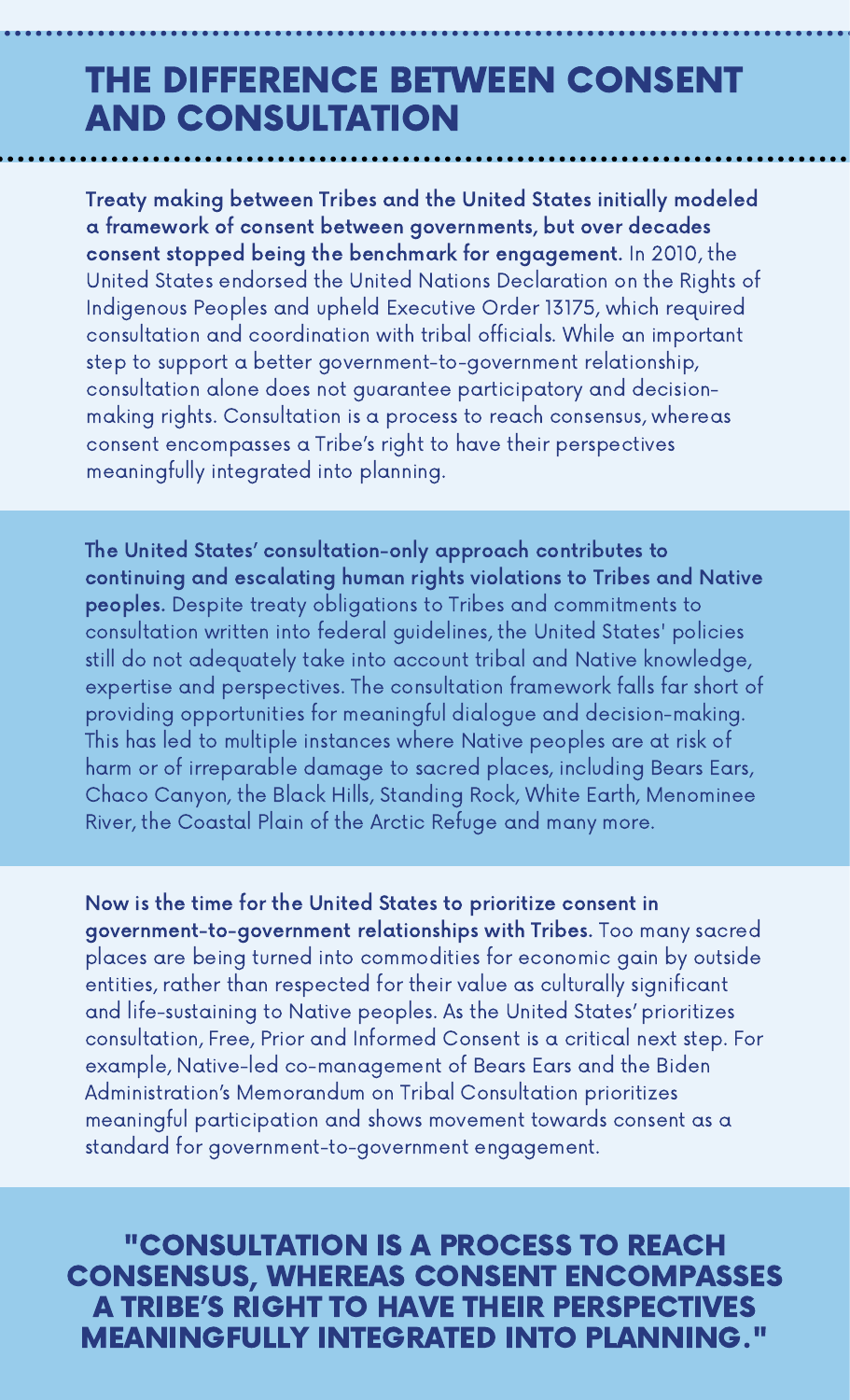# FREQUENTLY ASKED QUESTIONS



#### When is Free, Prior and Informed Consent necessary?

Free, Prior and Informed Consent should be the official standard wherever there are development impacts to Native peoples and tribal lands or resources. When a project – drilling, mining, pipelining, foresting, dam building, waste dumping, etc. – potentially impacts or threatens Native and Indigenous Peoples, they have a right to be included through meaningful decision-making processes in order to protect land, water and resources, animal and plant life, cultural heritage, spiritual practice, and community. The right to Free, Prior and Informed Consent is a critical right to safeguard Native Peoples' lifeways, and should be put into practice wherever decision-making is necessary, be it healthcare, education, voting rights, land rights, resource development, or cultural property, as examples.

#### Do standard regulatory processes that consider environmental or human rights issues encompass Free, Prior and Informed Consent?

Environmental regulatory processes or any other consultation processes are often not the same as a Free, Prior and Informed Consent process because they do not consider or integrate Indigenous feedback during the process. They often occur outside of an inclusive process with tribal officials or tribal environmental officers, and they do not result in a moment where the Tribe can give or refuse consent and have that answer respected.

#### Is Free, Prior and Informed Consent the "right to veto"?

Free, Prior and Informed Consent is not a binary; it concerns decision-making, participation and problem solving, and it facilitates meaningful and inclusive conversation to ensure leadership has everything they need to make an informed decision. Free, Prior and Informed Consent also allows Tribes to incorporate cultural heritage and traditional knowledge into the process. For example, if a project is not in the interest of Mother Earth, a community or the wellbeing of all life on this planet, Free, Prior and Informed Consent affords Indigenous Peoples the right to say no to the project.

#### Where is the best place to look for guidance around Free, Prior and Informed Consent?

Tribes and First Nations in North America and Indigenous Peoples throughout the world have established robust protocols around Free, Prior and Informed Consent. Corporations and developers are increasingly looking to these protocols to mitigate and eliminate risk of human rights violations and material loss.

*Note: Every tribal government and Native entity works from its own governance structure, traditional values and community's priorities. These talking points are presented as draft messaging, and should be adapted in concert with the knowledge, concerns, language and oversight of the individual group.*



**First Peoples Worldwide** UNIVERSITY OF COLORADO BOULDER